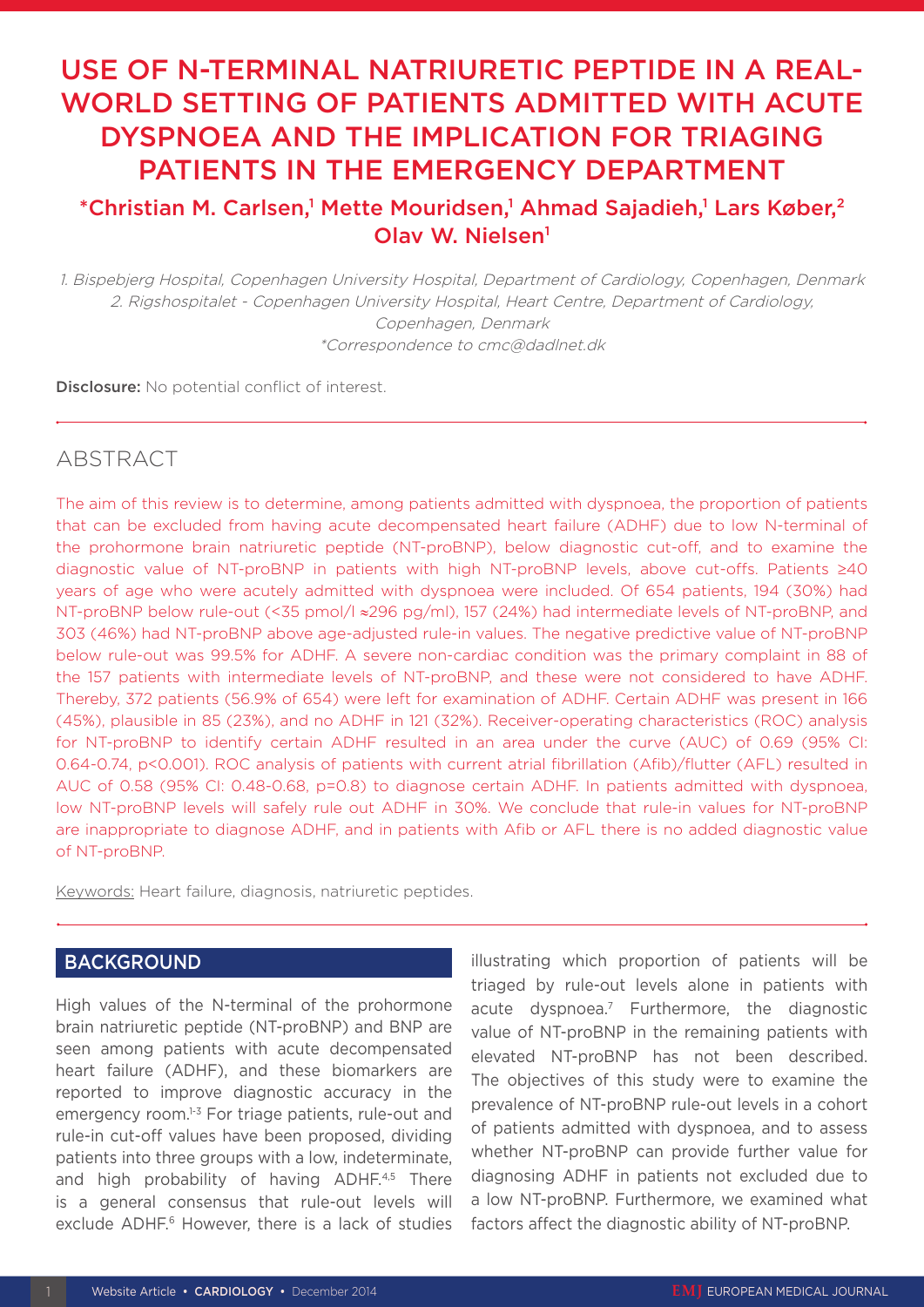## **METHODS**

#### Patients and Study Design

Patients admitted to medical departments at Bispebjerg Hospital were screened prospectively at 180 days. We screened all patients ≥40 years of age, admitted within the last 24 hours to medical departments with a primary complaint of dyspnoea, reported by the admitting physician. The study included patients referred from a general practitioner, patients admitted with ambulance after an emergency call, or patient self-direction to the emergency department. Exclusion criteria for screening was estimated glomerular filtration rate (eGFR) <30 ml/min/1.73 m2, since measurement of NT-proBNP is not recommended for diagnostic purposes in patients with severe renal dysfunction.<sup>1,3</sup> Patients with current acute coronary syndrome were also excluded. After affirmation from The Ethics Committee, no patient consent was required since all study diagnostic procedures were considered to be part of the routine medical care.

#### NT-proBNP Values to Rule out ADHF

In accordance with guidelines, NT-proBNP rule-out value was 35 pmol/l and rule-in values were defined as 50, 100, and 200 pmol/l for ages 40-49, 50-75, and >75 years, respectively. Intermediate values were defined as a NT-proBNP level between rule-in and rule-out values.4,5 NT-proBNP ruled out a diagnosis of ADHF in one of two ways: 1) all patients with NT-proBNP below rule-out; 2) all patients admitted with a primary severe noncardiac condition and intermediate NT-proBNP levels. A primary severe non-cardiac condition was defined as prior diagnosis of chronic obstructive pulmonary disease (COPD), with documented severe COPD in stable condition with a forced expiratory volume <50% and/or the use of home oxygen prior to admission, prior documented primary or secondary pulmonary malignancy, current diagnosis of pneumonia confirmed in chest X-ray, and current diagnosis of acute pulmonary embolism or current anaemia with a haemoglobin <6 mmol/L at admission.

## Diagnostic Examinations for Patients with Elevated NT-proBNP

For patients in which ADHF was not ruled out by a low NT-proBNP value, clinical characteristics were recorded, including medical history, symptoms, signs, medication use, electrocardiography, chest

X-ray, standard blood tests, and echocardiography. The Framingham Criteria for the Clinical Diagnosis of Congestive HF were evaluated at admission in all patients.8 A new echocardiography was performed within 72 hours after admission, unless the patient was documented to have known cardiac dysfunction (left ventricular ejection fraction [LVEF] <40% and/or severe valvular heart disease) within the past year. In patients with rapid supraventricular tachycardia, an echocardiogram was performed as soon as the heart rate dropped below 100 beats per minute. The presence of ADHF was evaluated in both patients with reduced and preserved ejection fraction.

## Diagnosis of ADHF in Patients not Ruled-out by NT-proBNP

In recognition of the inherent difficulty of deciding a diagnosis of ADHF, the diagnosis of ADHF was based on two criteria: 1) a prospective physician consensus based diagnosis by use of echocardiography and clinical information; and/or 2) the modified Framingham criteria.<sup>8</sup> Hence 'Certain ADHF' was accepted if one and two were positive, indicating that ADHF was the major clinical problem for the patient, 'Plausible ADHF' was labelled if one or two were positive, reflecting that ADHF was a possible part of the problem, and 'No ADHF' was conceived if one and two were negative, implying that ADHF was not the cause of the hospital admission.

The physician-based consensus diagnosis of ADHF required is accepted by at least two out of three physicians. The first physician was the examining senior consultant who, unaware of the NT-proBNP level, had judged ADHF as the most important working diagnosis. The second physician was a dedicated study physician, with knowledge of the clinical, echocardiographic, and NT-proBNP results at discharge. The third physician was a senior HF specialist who was consulted in case the study physician's diagnosis differed from the clinical physician's diagnosis. The third physician had all available clinical information and echocardiography results, but was unaware of the patient's NT-proBNP level (8% of the cases).

#### NT-proBNP Analysis

NT-proBNP analysis was performed on the routine blood samples drawn within 1-2 hours from primary presentation (emergency department or hospital ward). Some patients presenting with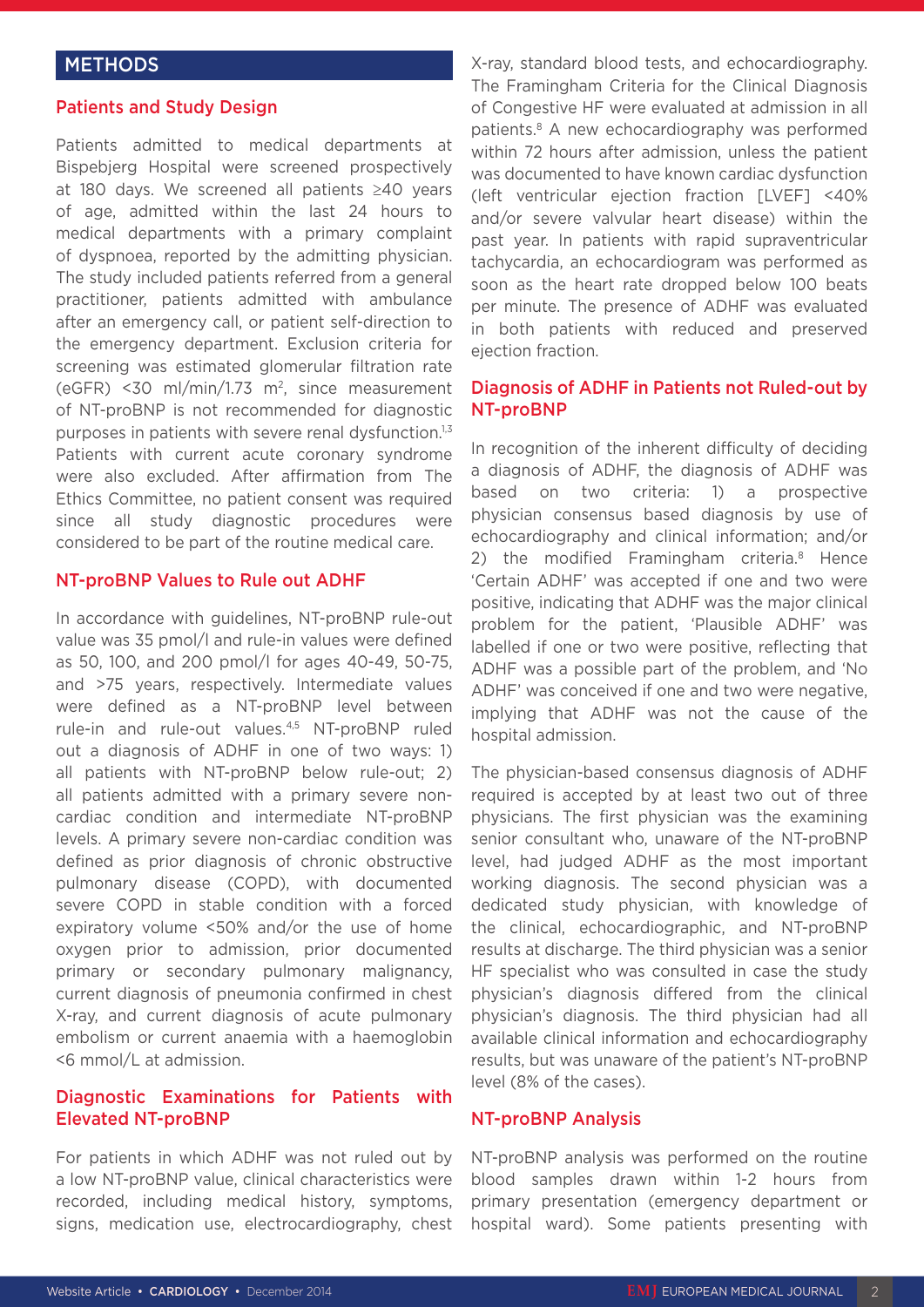very severe dyspnoea did receive acute treatment before blood samples were drawn. NT-proBNP analysis was performed with a commercially available immunoassay (Elecsys NT-proBNP, Roche Diagnostics, pmol/l) using a Cobas e 411 according to established methods. Our laboratory reports an inter-run coefficient of variation of <2.0%.

## Echocardiography

Echocardiography was performed by either clinical or study indication. Recordings were analysed off-line by a study physician. In accordance with guidelines, LVEF was assessed by the biplane modified Simpson's measurement. In case of poor echocardiographic window, LVEF was assessed with eyeballing.<sup>9</sup> Diastolic dysfunction was not routinely assessed in all patients. Valvular disease was assessed in all patients. Severe aortic stenosis was defined as an aortic valve area ≤1 cm<sup>2</sup> assessed by the continuity equation. The proximal isovelocity surface area method or vena contracta were used to assess mitral regurgitation. Severe mitral regurgitation was as an effective regurgitant orifice area ≥0.4 cm<sup>2</sup> and/or vena contracta ≥6 mm with moderate or severe left ventricular (LV) volume overload. Aortic regurgitation was assessed using vena contracta. Severe aortic regurgitation was defined as a vena contracta ≥6 mm with moderate or severe LV volume overload.10

## Statistical Analysis

Baseline characteristics are reported in percent, mean and standard deviation, or median and interquartile range (IQR), as appropriate. Univariate comparisons across diagnostic categories were performed using a non-parametric test for trend. To obtain an index of the overall diagnostic performance of NT-proBNP, to diagnose ADHF, receiver-operating characteristic (ROC) curves were generated, as was the area under the curve (AUC) with 95% confidence interval (CI). Clinical characteristics independently associated with NTproBNP levels were determined by multivariable linear regression analysis. Candidate variables were included in the initial linear regression model if associated with log-NT-proBNP in a univariate analysis (p≤0.1). Candidate variables tested in univariate analyses have all previously been reported to be correlated to NT-proBNP level. Backward elimination with an elimination criterion of a p-value of >0.05 was then used to create the final linear regression model. Assumptions of the multivariable linear regression model were satisfied. To examine

if NT-proBNP would maintain any diagnostic value after knowing the echocardiogram, we added LVEF and severe valvular heart disease to the model. To identify characteristics that could affect the diagnostic ability of NT-proBNP, covariates in the final multivariable model were checked for interaction with ADHF using a likelihood ratio test. To obtain an index of diagnostic performance of NT-proBNP across characteristics interacting with ADHF, ROC curves were generated and AUCs were compared. Statistical analysis was performed using Stata software, version 11.2. A value of p<0.05 was considered to indicate statistical significance.

## RESULTS

## Population and Initial Triaging by use of NT-proBNP

A total number of 824 patients had been admitted with dyspnoea during the 180 days of screening and 654 patients were eligible for diagnostic workup. The difference of 170 (21%) patients were lost due to missing NT-proBNP (n=105) or echocardiography (n=65). Patients with missing NT-proBNP were younger (68 years versus 72 years, p<0.01) but same gender (female gender 60% versus 52%, p=0.1) compared to eligible patients. Reasons for missing echocardiograms among the 65 patients were: death within 72 hours of admission in 15 patients (23%); a decision to stop diagnostic procedures due to poor prognosis, or transfer to another hospital in 38 (58%) patients; patients who rejected any diagnostic procedures or unexpectedly left the department, in 12 patients (18%).

Of the 654 eligible patients, 194 (30%) had NTproBNP below rule-out level. Of note, one patient had certain ADHF and preserved LVEF but was excluded due to NT-proBNP below rule-out. Hence, the negative predictive value of using an NT-proBNP cut-off at 35 pmol/l was 99.5% (193/194). NT-proBNP above rule-in was present in 303 (46%) patients, and 157 patients (24%) had intermediate NT-proBNP. A severe non-cardiac condition was the primary complaint in 56% (88/157) of the patients with intermediate NTproBNP levels, and these were therefore not considered to have ADHF. Thus, 69 patients (44%) with intermediate NT-proBNP levels and all 303 patients with NT-proBNP above rule-in (Figure 1) were included in the analysis for examination of ADHF and the added value of NT-proBNP.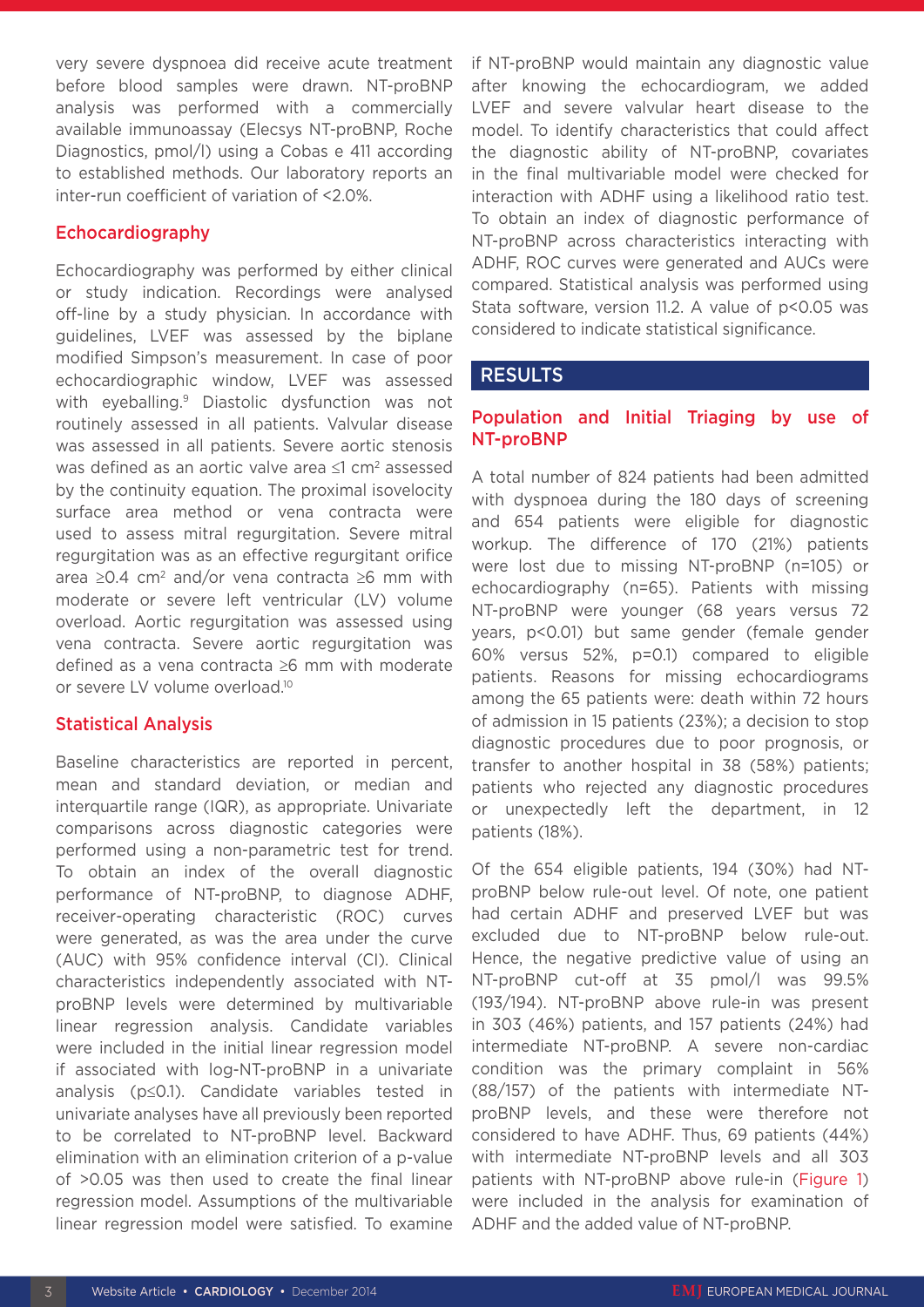

#### Figure 1: Flowchart of diagnostic workup in the study using NT-proBNP level.

'Rule-out' NT-proBNP defined as 35 pmol/L; 'Rule-in' NT-proBNP defined as >50, >100, and >200 pmol/L for ages 40-50, 50-75, and >75 years, respectively.

ADHF: acute decompensated heart failure; NT-proBNP: N-terminal of the prohormone brain natriuretic peptide.

## Diagnosis of ADHF in Patients not ruled out by NT-proBNP

Among the 372 included patients, certain ADHF was decided in 45% (166/372), plausible ADHF in 23% (85/372), and no ADHF in 32% (121/372). Comparisons of the clinical characteristics at presentation are shown in Table 1. With increasing ADHF probability (no, plausible, or certain), several significant associations with clinical characteristics were found. Of the 121 patients without ADHF 10% had a history of HF and 19% atrial fibrillation (Afib), but these conditions were decided unimportant compared to the primary non-ADHF complaint that had caused hospitalisation. Patients with ADHF were more likely to be men and have a medical history of HF, ischaemic heart disease, or hypertension. LVEF decreased with increasing ADHF probability, and current Afib/flutter (AFL) and severe valvular disease was more prevalent. Patients with decreasing ADHF probability were more likely to have a history of COPD and a chest X-ray with signs of COPD. Current smoking was equally frequent among the three patient groups. Patients with lower ADHF probability had higher NT-proBNP level, C-reactive protein level, higher body temperature, and more often pneumonia on chest X-ray.

#### Diagnostic Value of NT-proBNP

Patients with certain ADHF (n=166) had a median NT-proBNP concentration of 597 pmol/l (IQR 260- 1,350), patients with plausible ADHF (n=85) had a median NT-proBNP concentration of 301 pmol/l (IQR 153-577), and patients with no ADHF (n=121) had a median NT-proBNP concentration of 213 pmol/l (IQR 113-563) (p<0.001 for trend). ROC analyses using NT-proBNP showed AUC of 0.69 (95% CI; 0.64-0.74, p<0.001), for differentiating certain ADHF from plausible/no ADHF. ROC analysis for differentiating certain/plausible ADHF from no acute HF showed AUC of 0.66 (95% CI; 0.60-0.72, p=0.002). If the diagnosis of ADHF was based only on the study physician, the AUC was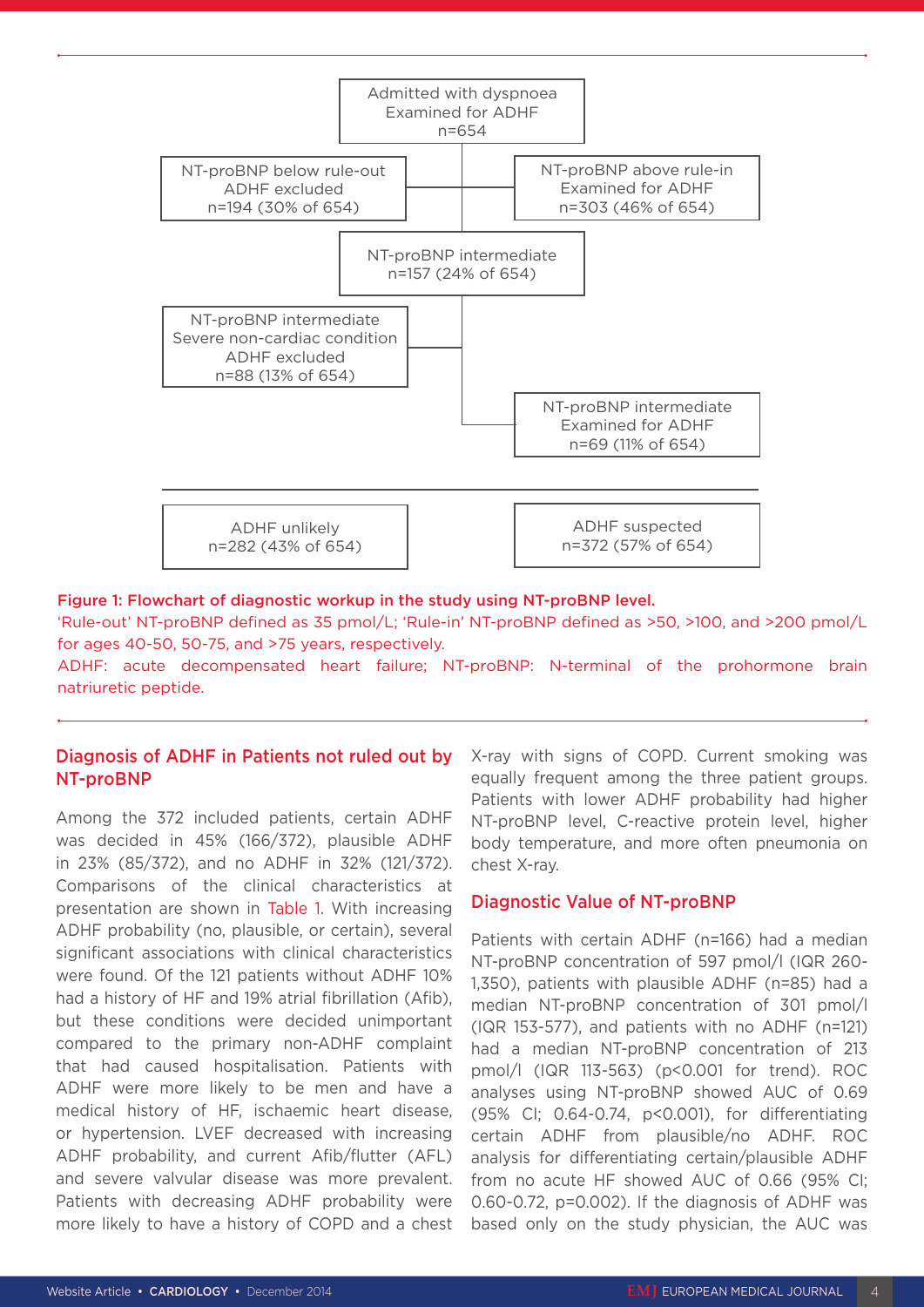0.68 (95% CI; 0.63-0.73, p=0.001); when based only on the clinical physician, the AUC was 0.65 (95% CI; 0.60-0.71, p=0.003) (p=0.5 for AUC difference).

## Factors Associated with NT-proBNP and Diagnosis of Acute HF

In multivariable linear regression analysis certain ADHF, but not plausible ADHF, was independently associated with NT-proBNP (Table 2). If the echocardiographic information about LVEF and severe valvular disease was entered into the model, there was no association of ADHF with NT-proBNP level. Of note, an interaction was found for ADHF and current Afib/AFL showing only an association between current Afib/AFL and NT-proBNP level in patients without ADHF (p=0.04). We therefore examined the performance of NT-proBNP to diagnose certain ADHF from plausible/no ADHF in patients with sinus rhythm and found a significant but modest association (AUC of 0.71 with 95% CI: 0.64-0.78). The same analysis in patients with Afib/ AFL showed no diagnostic performance of NTproBNP to diagnose certain ADHF (AUC of 0.58 with 95% CI: 0.48-0.68) (p=0.04 for AUC difference).

#### Table 1: Characteristics of patients with suspected acute decompensated heart failure.

| Covariate                               | Certain<br><b>ADHF</b><br>$(n=166)$ | <b>Plausible</b><br><b>ADHF</b><br>$(n=85)$ | <b>No</b><br><b>ADHF</b><br>$(n=121)$ | p Value |
|-----------------------------------------|-------------------------------------|---------------------------------------------|---------------------------------------|---------|
| Demographics                            |                                     |                                             |                                       |         |
| Age (years), mean (SD)                  | 77(12)                              | 77(12)                                      | 75 (11)                               | O.1     |
| Male gender (%)                         | 58%                                 | 41%                                         | 43%                                   | < 0.01  |
| Body mass index $(kg/m2)$ , mean (SD)   | 27.8(6.5)                           | 25.6(5.9)                                   | 25.0(5.3)                             | < 0.001 |
| <b>Medical history</b>                  |                                     |                                             |                                       |         |
| Prior Heart Failure (%)                 | 43%                                 | 26%                                         | 10%                                   | < 0.001 |
| Hypertension (%)                        | 51%                                 | 51%                                         | 45%                                   | < 0.001 |
| Ischaemic heart disease (%)             | 29%                                 | 26%                                         | 16%                                   | < 0.01  |
| Stroke (%)                              | 14%                                 | 24%                                         | 16%                                   | O.7     |
| Diabetes (%)                            | 24%                                 | 21%                                         | 15%                                   | 0.06    |
| COPD(%)                                 | 25%                                 | 42%                                         | 54%                                   | < 0.001 |
| Currently smoking (%)                   | 31%                                 | 39%                                         | 41%                                   | 0.07    |
| <b>Clinical findings</b>                |                                     |                                             |                                       |         |
| Respiration (breaths/min), mean (SD)    | 24(7)                               | 23(9)                                       | 24(6)                                 | 0.7     |
| Temperature (Celsius), mean (SD)        | 36.0 (0.8)                          | 36.7(1.0)                                   | 36.9(1.0)                             | < 0.01  |
| X-ray pneumonia (%)                     | 11%                                 | 27%                                         | 31%                                   | < 0.001 |
| Left ventricular dysfunction            |                                     |                                             |                                       |         |
| LVEF (%), mean (SD)                     | 38 (15)                             | 49 (14)                                     | 55 (11)                               | < 0.001 |
| Severe valvular disease (%)             | 19%                                 | 6%                                          | 3%                                    | < 0.001 |
| Atrial fibrillation/flutter (%)         | 51%                                 | 29%                                         | 19%                                   | < 0.001 |
| Biochemistry                            |                                     |                                             |                                       |         |
| NT-proBNP (pmol/l), median (IQR)        | 597 (260-1350)                      | 301 (153-577)                               | 213 (113-563)                         | < 0.001 |
| eGFR (ml/min), median (IQR)             | 65 (47-77)                          | $61(78-42)$                                 | 68 (49-85)                            | 0.3     |
| Haemoglobin (mmol/l), mean (SD)         | 8.0(1.1)                            | 7.8(1.3)                                    | 7.8(1.3)                              | O.1     |
| C-reactive protein (mg/l), median (IQR) | $16(10-36)$                         | 22 (10-81)                                  | 58 (14-158)                           | < 0.001 |

ADHF: acute decompensated heart failure; NT-proBNP: N-terminal of the prohormone brain natriuretic peptide; LVEF: left ventricular ejection fraction; eGFR: estimated glomerular filtration rate; SD: standard deviation; IQR: interquartile range; COPD: chronic obstructive pulmonary disease.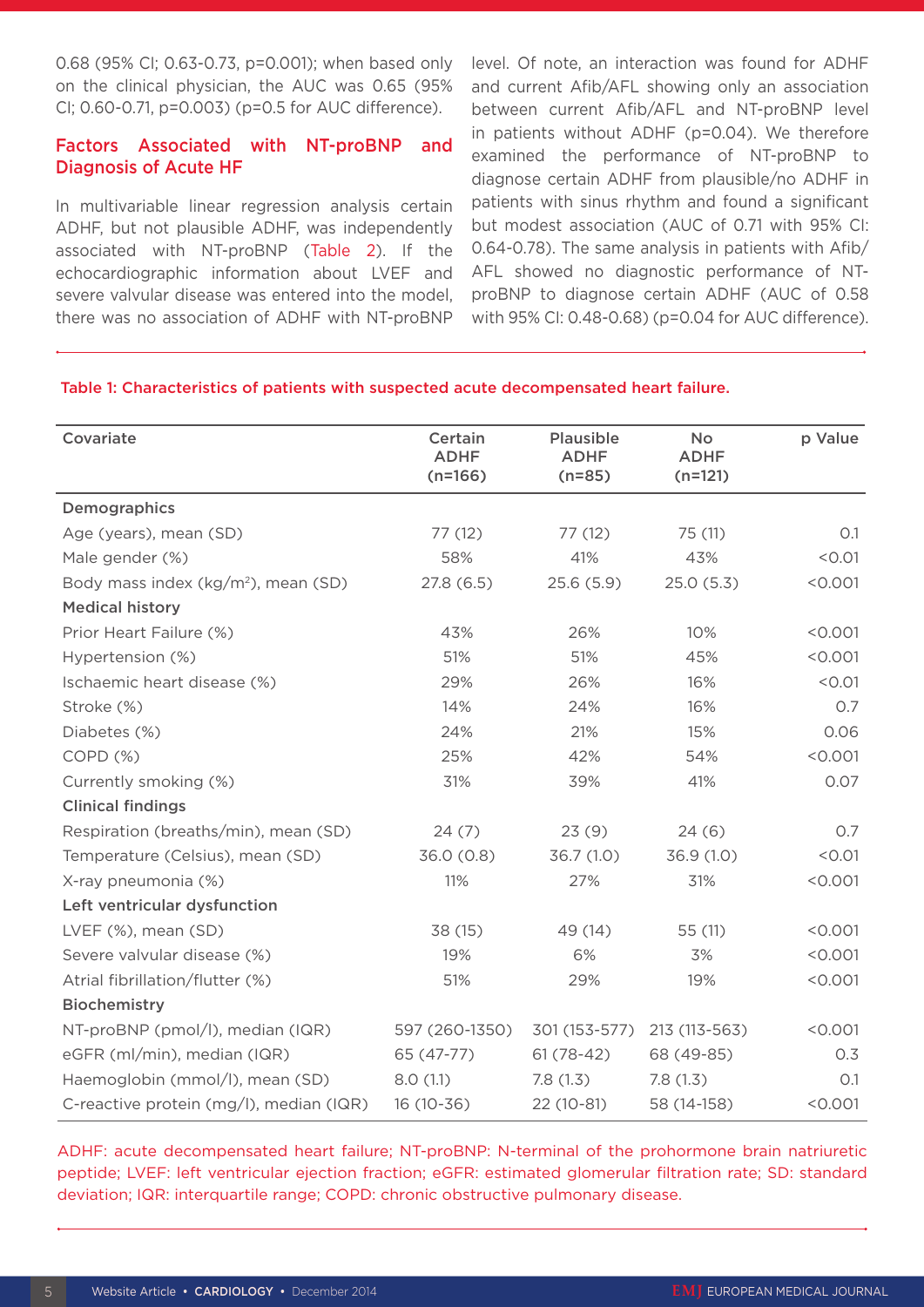| Covariate                               | Model without LVEF and<br>Severe Valvular Disease |                  |         | Model with LVEF and<br>Severe Valvular Disease  |                  |         |
|-----------------------------------------|---------------------------------------------------|------------------|---------|-------------------------------------------------|------------------|---------|
|                                         | <b>Regression Coefficients</b><br>(95% CI)        |                  | p Value | <b>Regression Coeffi-</b><br>cients<br>(95% CI) |                  | p Value |
| Plausible ADHF (yes vs. no)             | 0.12                                              | $(-0.16:0.40)$   | O.4     | $-0.08$                                         | $(-0.34; 0.17)$  | 0.5     |
| Certain ADHF (yes vs. no)               | 0.73                                              | (0.48; 0.97)     | < 0.001 | 0.09                                            | $(-0.16; 0.35)$  | O.5     |
| Age                                     | 0.01                                              | (0.00; 0.02)     | 0.04    | 0.01                                            | (0.01; 0.02)     | 0.001   |
| Current Afib/AFL<br>(yes vs. no)        | 0.32                                              | (0.09; 0.55)     | 0.006   | 0.34                                            | (0.13:0.54)      | 0.001   |
| Haemoglobin                             | $-0.15$                                           | $(-0.23; -0.06)$ | 0.001   | $-0.15$                                         | $(-0.23; -0.07)$ | < 0.001 |
| Glomerular filtration rate              | $-0.01$                                           | $(-0.01; -0.01)$ | < 0.001 | $-0.01$                                         | $(-0.01; 0.00)$  | < 0.001 |
| <b>IVFF</b>                             |                                                   |                  |         | $-0.03$                                         | $(-0.04:-0.02)$  | < 0.001 |
| Severe valvular disease<br>(yes vs. no) |                                                   |                  |         | 0.62                                            | (0.31; 0.93)     | < 0.001 |

Table 2: Multivariable correlations of clinical and echocardiographic indices with log NT-proBNP levels.

ADHF: acute decompensated heart failure; LVEF: left ventricular ejection fraction; Afib/AFL: atrial fibrillation/ flutter; NT-proBNP: N-terminal of the prohormone brain natriuretic peptide; CI: confidence interval.

In a supplementary ROC analysis, a diagnosis of certain/plausible ADHF from patients with no ADHF, the AUC was 0.67 (95% CI: 0.60-0.73) for patients with sinus rhythm, and 0.51 (95% CI: 0.39- 0.63) for patients with current Afib/AFL (p=0.03 for AUC difference). The AUC for current Afib/AFL was not statistically different from AUC=0.5 (no discriminatory ability) in either of the two analyses (p=0.1 and p=0.8, respectively) (Figure 2).

## **DISCUSSION**

The primary finding was that in a real-world setting of all comers with dyspnoea, NT-proBNP below rule-out levels will safely exclude acute HF in 30% of the patients. Secondly, we could not demonstrate any added diagnostic value of NTproBNP in patients with Afib or AFL.

## NT-proBNP and Diagnosis of ADHF

It is essentially important, but also difficult, to diagnose patients with dyspnoea in the acute setting. Dyspnoea is a frequent symptom leading to acute hospital admission, and extensive diagnostic work-up is often required. ADHF is predominantly a disease of the elderly, but its presentation is often complicated by multiple comorbidities that can also cause dyspnoea. In this context, ruling out ADHF in 30% of patients by use of NT-proBNP

is useful since only one patient in our study had ADHF and NT-proBNP below rule-out value. This result could not have been foreseen, as the mean age was 77 years in our study, unlike another study that investigated much younger patients (mean age 57 years) and found 48% to have NT-proBNP below rule-out.7 Rule-out levels are well established in current guidelines, but so far the clinical value of rule-in levels have yet to be clearly established,<sup>1,2</sup> and our study elucidates this matter. We find that NT-proBNP values above rule-in cannot be taken as a surrogate for ADHF because fewer than half of such patients had ADHF as the primary disorder responsible for their admittance. Further studies are needed to demonstrate if a fast track echocardiogram for patients with NT-proBNP above rule-in values will have a prognostic benefit.

Previous studies have reported NT-proBNP and BNP to be excellent at distinguishing patients with ADHF from patients without ADHF.<sup>1-3</sup> Since rule-out values are generally accepted, our study extended this concept by focusing on patients with NT-proBNP above rule-out values. This strategy obviously led to a lower diagnostic value, but the very low AUC (<0.80) does not justify any added value. In studies providing the evidence of the diagnostic ability of NT-proBNP and BNP, all patients did not undergo echocardiography.1-3 Our data clearly establish that patients suspected of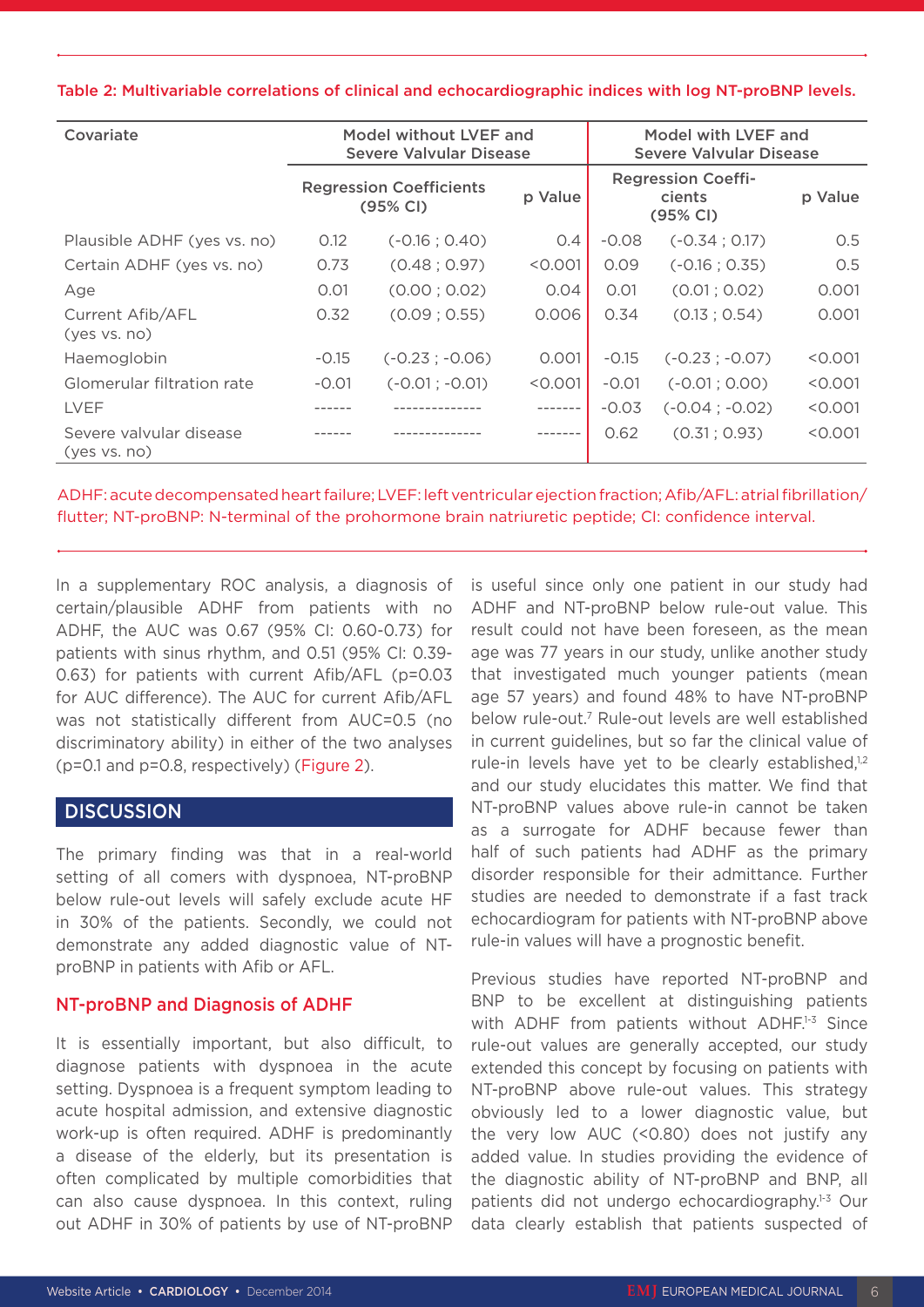ADHF with an elevated NT-proBNP should have an echocardiography performed, not only due to characterising the cardiac phenotype, but also due to guiding the physician in the difficult ADHF diagnosis in patients with a large burden of comorbidity that may increase NT-proBNP on its own.

## Importance of Afib/AFL for Diagnostic Value of NT-proBNP

Covariates found to be independently associated with NT-proBNP in our study were well in accordance with previous studies, but importantly, an interaction between a diagnosis of ADHF and current Afib/AFL was found.11-15 Current Afib/AFL primarily increased the NT-proBNP concentrations in patients without ADHF. This finding has been described earlier for both NT-proBNP and BNP, and higher cut-off values have therefore been proposed in patients with Afib/AFL.14,16 However, in our study we found Afib to undermine the discriminatory ability of NT-proBNP. The clinical implication would be to omit NT-proBNP testing in patients with current Afib or AFL who should already have an indication for echocardiography. The prevalence of current Afib/AFL in patients with ADHF in our study (30-40%) was similar to other ADHF studies.17-19 Other studies obtained higher diagnostic performance of NT-proBNP perhaps partly due to a much lower prevalence of Afib in patients without ADHF, but a direct comparison to our study containing only patients with high NT-proBNP is difficult. Several mechanisms are suspected to increase levels of NT-proBNP and BNP in Afib, including a primary increase in the secretion induced by the Afib per se, and/or a secondary increase in the secretion due to impaired cardiac function, LV wall stress, or increased LV filling pressures in the absence of overt ADHF.<sup>20,21</sup>



Figure 2: Receiver-operating characteristic curves for NT-proBNP as a continuous parameter in differentiating patients with certain ADHF from plausible/no ADHF (A), and differentiating patients with certain/plausible ADHF from no ADHF (B) according to presence of sinus rhythm (full line) or current atrial fibrillation or flutter (dashed line).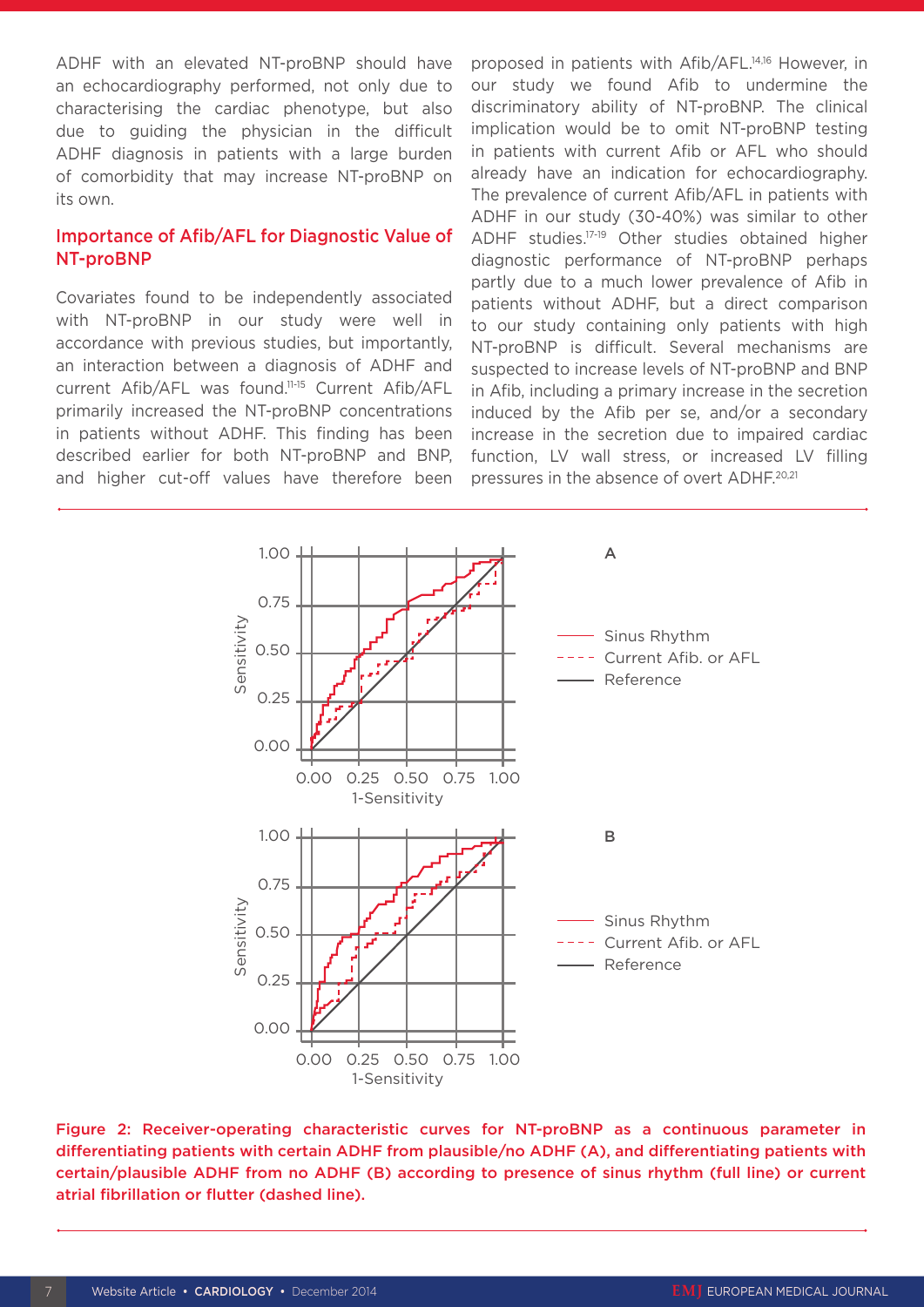#### Strengths and Limitations

It is notoriously challenging to study acute dyspnoea patients. We believe it is a positive result to have performed a study under these conditions, which reflect a real-world setting. The fact that NT-proBNP is becoming a routine test in many countries makes the results of this study more applicable. It is a methodological limitation that the study physician was not blinded to NT-proBNP level.

However, we reduced this shortcoming by having objective criteria and two other NT-proBNP blinded physicians to resolve the final diagnosis. The effect of not having the study physician blinded to NTproBNP would probably be a bias towards having a higher diagnostic value. However, there was no significant increase in the AUC when the study physician was compared to the physician without knowledge of NT-proBNP level, and in both cases AUCs were <0.7, indicating only a modest diagnostic value. A recent randomised study of BNP supports our finding.22

NT-proBNP analysis was performed on the routine blood samples drawn within 1-2 hours from primary presentation (emergency department or hospital ward), and we cannot rule out that early treatment with nitrates and diuretics, before blood sampling, could have influenced our results. The lack of a gold standard for ADHF is another limitation. We used the widely used Framingham criteria

assessed at admission, to ensure conformity in the understanding of ADHF.8,17-19,23 Missing data were problematic in the study since 21% of the patients had to be excluded. Patients with missing NTproBNP were younger compared to all patients with available NT-proBNP. Inclusion of these patients could potentially have changed our results towards a higher diagnostic value for NT-proBNP. Patients with missing echocardiography and NT-proBNP above rule-out were similar in terms of age, gender, and NT-proBNP level, and we suspect that the inclusion of these patients in the analysis would have had only a minor influence on our results.

### IMPLICATIONS

The implications of our results are that, in elderly patients admitted acutely with dyspnoea, NT-proBNP levels below rule-out provide the physician with a test that nearly rules out ADHF in 30% of patients. This information is useful when planning resources for an emergency department and allocation of echocardiographic capacity. The diagnostic value of NT-proBNP in patients with values above rule-out is limited and does not at present support triaging based on NT-proBNP to identify patients with ADHF. However, current Afib/ AFL removes the limited added diagnostic value of NT-proBNP, and NT-proBNP testing seems almost pointless in these.

#### REFERENCES

1. Januzzi JL Jr et al. The N-terminal Pro-BNP investigation of dyspnea in the emergency department (PRIDE) study. Am J Cardiol. 2005;95:948-54.

2. Januzzi JL et al. NT-proBNP testing for diagnosis and short-term prognosis in acute destabilized heart failure: an international pooled analysis of 1256 patients: the International Collaborative of NT-proBNP Study. Eur Heart J. 2006;27:330-7.

3. Maisel AS et al. Rapid measurement of B-type natriuretic peptide in the emergency diagnosis of heart failure. N Engl J Med. 2002;347:161-7.

4. Maisel A et al. State of the art: using natriuretic peptide levels in clinical practice. Eur J Heart Fail. 2008;10: 824-39.

5. Thygesen K et al. Recommendations for the use of natriuretic peptides in acute cardiac care: a position statement from the Study Group on Biomarkers in

Cardiology of the ESC Working Group on acute cardiac care. Eur Heart J. 2012;33:2001-6.

6. McMurray JJ et al. ESC Guidelines for the diagnosis and treatment of acute and chronic heart failure 2012: The Task Force for the Diagnosis and Treatment of Acute and Chronic Heart Failure 2012 of the European Society of Cardiology. Developed in collaboration with the Heart Failure Association (HFA) of the ESC. Eur Heart J. 2012;33:1787-847.

7. Shah KB et al. Natriuretic peptides and echocardiography in acute dyspnoea: implication of elevated levels with normal systolic function. Eur J Heart Fail. 2009;11:659-67.

8. Senni M et al. Congestive heart failure in the community: a study of all incident cases in Olmsted County, Minnesota, in 1991. Circulation. 1998;98:2282-9.

9. Lang RM et al. Recommendations for chamber quantification: a report from the American Society of Echocardiography's Guidelines and Standards Committee and the Chamber Quantification Writing Group, developed in conjunction with the European Association of Echocardiography, a branch of the European Society of Cardiology. J Am Soc Echocardiogr. 2005;18:1440-63.

10. Danish Cardiovascular Society: guidelines for diagnosis and treatment of valvular heart disease. 2001.

11. Chen AA et al. NT-proBNP levels, echocardiographic findings, and outcomes in breathless patients: results from the ProBNP Investigation of Dyspnoea in the Emergency Department (PRIDE) echocardiographic substudy. Eur Heart J. 2006;27:839-45.

12. Knudsen CW et al. Predictors of elevated B-type natriuretic peptide concentrations in dyspneic patients without heart failure: an analysis from the breathing not properly multinational